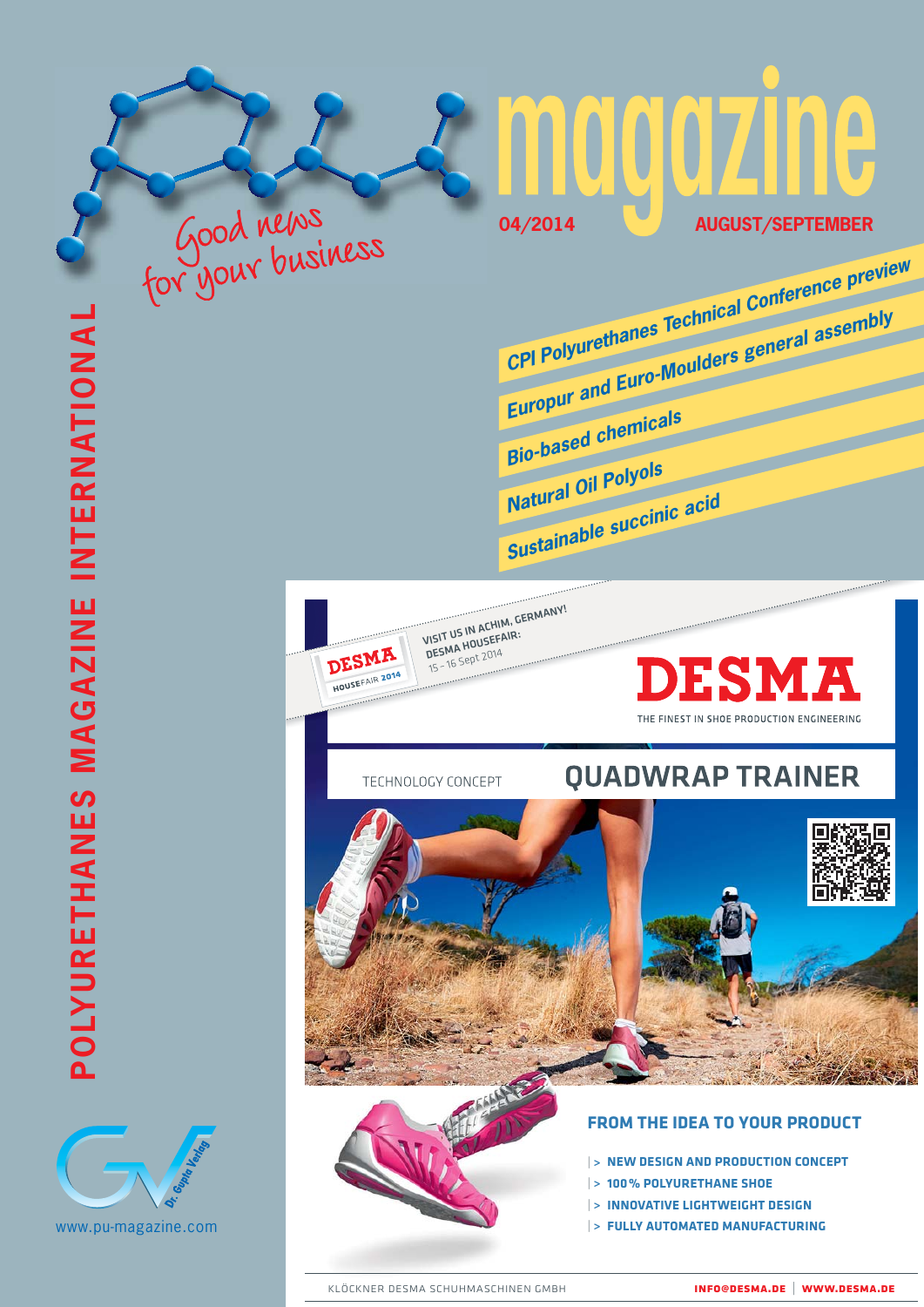

# **Properties and performance of Biosuccinium sustainable succinic acid in microcellular polyurethane elastomers**

*Biosuccinium sustainable succinic acid has been evaluated as alternative for adipic acid in the production of polyester polyols used in microcellular polyurethane (m-PU). It is a unique 100 % bio-based product from Reverdia, the use of which increases the renewable content and reduces the environmental footprint of polyurethane formulations, while maintaining the performance required in many applications. During this research, various 2,000 g/mol polyester polyols, all based on ethylene glycol and diethylene glycol mixtures, were synthesised using adipic acid, succinic acid or a succinic/sebacic acid blend. In addition, a commercially available adipate reference (Daltorez P716) was obtained from Huntsman. Synthesis of these polyester polyols was completed without any problems and the resulting properties were*  within expected ranges. The main difference observed was that the succinate polyol showed some degree of crystallinity, causing a melt temperature (T<sub>m</sub>) of approximately 50 °C; in comparison, the other polyols were amorphous and showed no transitions other than T<sub>g</sub>. Com *pared to adipate systems a higher viscosity of the EDS polyol was observed as well for the polyol based on succinic/sebacic acid blend. Microcellular PU elastomers were prepared based using an MDI prepolymer with an NCO content of 19 %. The ethylene glycol – diethylene glycol – succinate polyol required minor adjustments for higher processing temperature. Reactivity for all formulations was similar. For performance evaluations, moulded slabs were produced with densities in the range of 0.47–0.60 g/cm<sup>3</sup>). The succinate elastomer showed a higher hardness compared to the adipate (48 Shore A vs. 37 Shore A). Physical properties like tear strength and elongation at break as well as abrasion resistance were quite similar for all elastomers. Results from this evaluation indicate that Biosuccinium based polyester polyols can be successfully formulated into microcellular polyurethane systems, without the need for extensive revision of formulations to produce materials with very similar mechanical performance to non-bio-based systems.*

# *1. Introduction*

In the last decade a number of global megatrends have intensified the need for products made from "bio-based materials". First, the global upturn on sustainability is driven by the need to respect generations to come and to be careful with the resources that are available. This is leading to more efficient ways to use, reduce, re-use and recycle materials, and also to using renewable raw materials. Next, the strong growth in demand for oil due to the increasing world population has dominated national and international agendas for many years already. Policy making in several parts of the world is focusing on security of energy supply, now and in the future. Very recently, oil price volatility has

been particularly large, and has driven many purchasing organisations to search for alternatives.

Also, environmental concern has risen strongly in the past ten years. Concern for the planet's wellbeing is at the forefront of the attention of governments, corporations, customers and non-governmental organisations alike. Consumers ever more expect and demand sustainable products. Non-governmental organisations push brand owners to source responsibly and corporations have made sustainability an integral part of their strategies. Renewable materials offer a potential way of improving the sustainable characteristics of the products that are made

from them. All these megatrends have come together, creating a unique situation propelling the growth of bio-based chemicals.

#### *1.1 Biosuccinium*

In this paper Biosuccinium is investigated as a bio-based alternative for adipic acid (AA) for use in production of polyester polyols and microcellular polyurethane elastomers with an improved environmental footprint.

Biosuccinium sustainable succinic acid (SA) is produced by Reverdia, a joint venture between DSM and Roquette, using a proprietary low pH yeast process. It is a 100 % biobased and renewable diacid. Typically, Bio-

*Lawrence Theunissen lawrence.theunissen@reverdia.com Dr. Luc Leemans, Dr. Richard Janssen*

*Reverdia V.O.F., Geleen, The Netherlands*

#### $\blacktriangledown$  **Tab. 1:** Overview of polyester polyol formulations and properties

| Label                                                                                                                                          | Diols <sup>1</sup> | <b>Diacids</b>         | Renewable<br>carbon con-<br>tent $/$ % | Mn/<br>g/mol | OH / $mg$<br>KOH/g | AV/mg<br>KOH/g | perature <sup>3</sup><br>⁄ ℃ | Oven tem- Melt viscosity<br>@ 75 °C<br>/mPa·s |
|------------------------------------------------------------------------------------------------------------------------------------------------|--------------------|------------------------|----------------------------------------|--------------|--------------------|----------------|------------------------------|-----------------------------------------------|
| <b>EDS</b>                                                                                                                                     | EG/DEG             | <b>SA</b>              | 59                                     | 2.044        | 54.5               | 0.5            | $~10^{-70}$                  | 1,405                                         |
| <b>EDSS</b>                                                                                                                                    | $EG$ / $DEG$       | SA / SebA <sup>2</sup> | 63                                     | 1.941        | 57.3               | 0.5            | 50                           | 1,292                                         |
| <b>EDA</b>                                                                                                                                     | EG/DEG             | AA                     | 0                                      | 1,908        | 57.7               | 1.1            | 50                           | 502                                           |
| P716                                                                                                                                           | $EG$ / $DEG$       | AA                     |                                        | ~2.000       | ~1                 | < 0.5          | 50                           | 520                                           |
| <sup>1</sup> Molar ratio of EG/DEG = 60/40; <sup>2</sup> Molar ratio of SA/SebA = 85/15; <sup>3</sup> Oven temperature used to melt the polyol |                    |                        |                                        |              |                    |                |                              |                                               |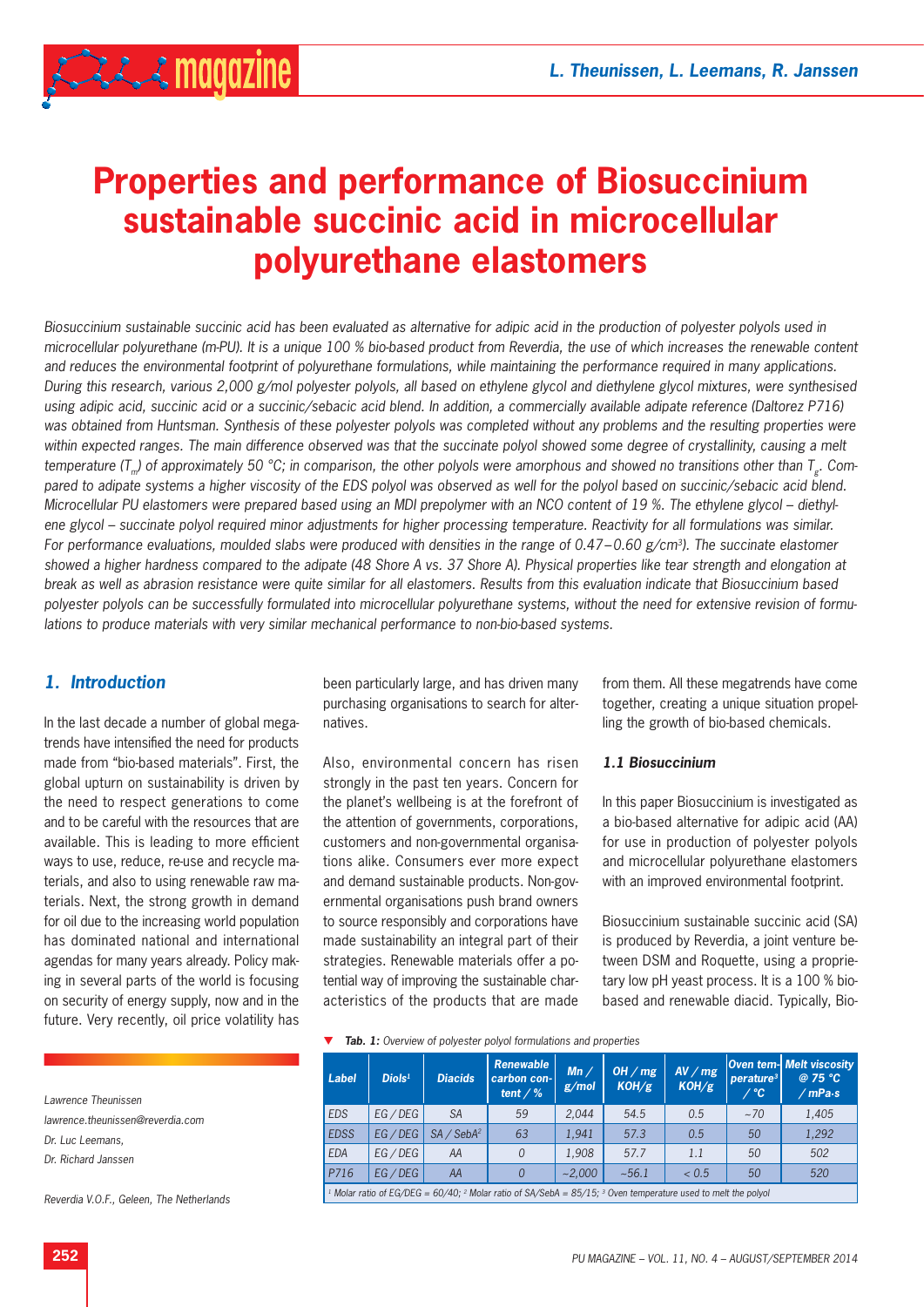

succinium can be used to substitute adipic acid and could be regarded as a "near dropin" raw material for the production of polyester polyols and polyurethanes [1, 2].

Reverdia is the first company in the world to have a large scale facility for the commercial production of bio-based succinic acid, which is marketed under its Biosuccinium brand. It benefits from the best and most sustainable (yeast-based) fermentation technology [3] to produce bio-based succinic acid, which has been in development since 2008. The new production facility with a 10 kt/y capacity is located in Cassano Spinola, Italy, and started operations in December 2012.

### *1.2 Research objectives*

The investigation will look at a standard formulation of polyester polyol and microcel-



*Fig. 1: Reduction of the carbon footprint using Bio succinium versus fossil-based adipic acid [3]* lular polyurethane elastomers. The differences in manufacturing, processing and properties of the resulting materials versus the adipic acid-based benchmark are to be identified. No optimisation or improvements will be done at this stage, but where possible recommendations for optimisations will be given.

# *1.3 Enabling sustainable polyurethanes*

Biosuccinium is made from renewable feedstocks, which requires less from the earth's limited fossil resources, and delivers a reduction in greenhouse gas (GHG) emissions. The use of this materials makes it possible to yield a polyester polyol with a renewable content of up to 60 % and a polyurethane product with a renewable content of up to 30 % **(tab. 1** and **2).** A calculation of the sustainability improvement potential has been performed for the formulations as prepared in this study. Additionally, an estimate has been made for further improvements by using bio-based raw materials for the diols as used in the polyester polyol, the prepolymer and the chain extender.

The Biosuccinium cradle-to-gate study was executed and published by the Copernicus Institute of Sustainable Development at Utrecht University, the Netherlands [3]. The Biosuccinium process uses non-fossil raw materials, sequesters carbon dioxide (CO<sub>2</sub>), is energy efficient and the process does

*Tab. 2: Physical properties of moulded PU elastomers*

| <b>Elastomer (polyol)</b>                                                                                                | <b>PU1 (EDS)</b>         |                          | PU2 (EDSS) PU3 (EDA)     |                          | <b>PU4 (P716)</b>        |                          |
|--------------------------------------------------------------------------------------------------------------------------|--------------------------|--------------------------|--------------------------|--------------------------|--------------------------|--------------------------|
| Mix ratio (polyol : prepolymer $=$<br>100:                                                                               | 82                       | 84                       | 84                       | 84                       | 84                       | 86                       |
| Bio-based content* / %                                                                                                   | 28                       | 28                       | 30                       | $\Omega$                 | $\Omega$                 | $\Omega$                 |
| Density / $g/cm^3$                                                                                                       | 0.56                     | 0.60                     | 0.51                     | 0.56                     | 0.49                     | 0.47                     |
| Hardness / Shore A                                                                                                       | 46                       | 48                       | 37                       | 46                       | 38                       | 38                       |
| Stress / MPa<br>@ 50 % strain<br>@ 100 % strain<br>@ 200 % strain<br>@ break                                             | 1.8<br>2.4<br>3.3<br>3.5 | 2.0<br>2.6<br>4.0<br>5.0 | 1.3<br>1.8<br>2.7<br>3.7 | 1.5<br>2.0<br>2.8<br>4.3 | 1.3<br>1.6<br>2.4<br>2.7 | 1.4<br>1.7<br>2.7<br>3.7 |
| Strain @ break / %                                                                                                       | 235                      | 270                      | 280                      | 340                      | 250                      | 300                      |
| Tear strength / $N/mm$                                                                                                   | 26                       | 31                       | 22                       | 32                       | 21                       | 24                       |
| Tear strain @ break / mm                                                                                                 | 65                       | 80                       | 80                       | 110                      | 95                       | 100                      |
| Abrasion resistance / mg weight loss                                                                                     | 15                       | n.d.                     | 18.3                     | 19.1                     | n.d.                     | 18.4                     |
| * Bio-content originating from the dicarboxylic acids only. Using bio-based EG or DEG will further increase bio-content. |                          |                          |                          |                          |                          |                          |

not produce unnecessary by-products. **Figure 1** shows the carbon footprint of Biosuccinium and the large potential carbon footprint reduction – about 8 kg  $CO$ <sub>-equiv-</sub> alent per kilogram of acid – that is possible when "substituting" fossil-based adipic acid with Biosuccinium. The adipic acid data have been executed by DSM for a best in class plant with 98 % N<sub>2</sub>O abatement. DSM used SimaPro software with EcoInvent database 2.0.

Today, different technologies are being employed for the production of succinic acid derived from renewable feedstocks, and each of these has its own characteristics with regards to product quality, operational aspects, and environmental footprint.

The Copernicus Institute conducted a Life Cycle Assessment study [3] which in detail compared the various production methods, assuming all other things are equal (especially the energy mix and feedstock usage). They found that the yeast-based fermentation process at low pH, with direct crystallisation, as used by Reverdia to produce Biosuccinium, has significantly lower GHG emissions compared to other fermentation routes as well as petrochemical routes.

# *2. Experimental*

## *2.1 Materials*

The raw materials used in this study are shown in **table 3.**

#### *2.2 Polyester polyol preparation*

Polyester polyols with a molecular mass of 2,000 g/mol were synthesised on 3 kg scale in the laboratory by polycondensation of the diacid(s) with a mixture of ethylene glycol and diethylene glycol utilising TBT as the catalyst **(tab. 1).**

The processes were carried out under nitrogen atmosphere by conventional means; first an esterification stage, under atmospheric pressure to 220 °C, followed by a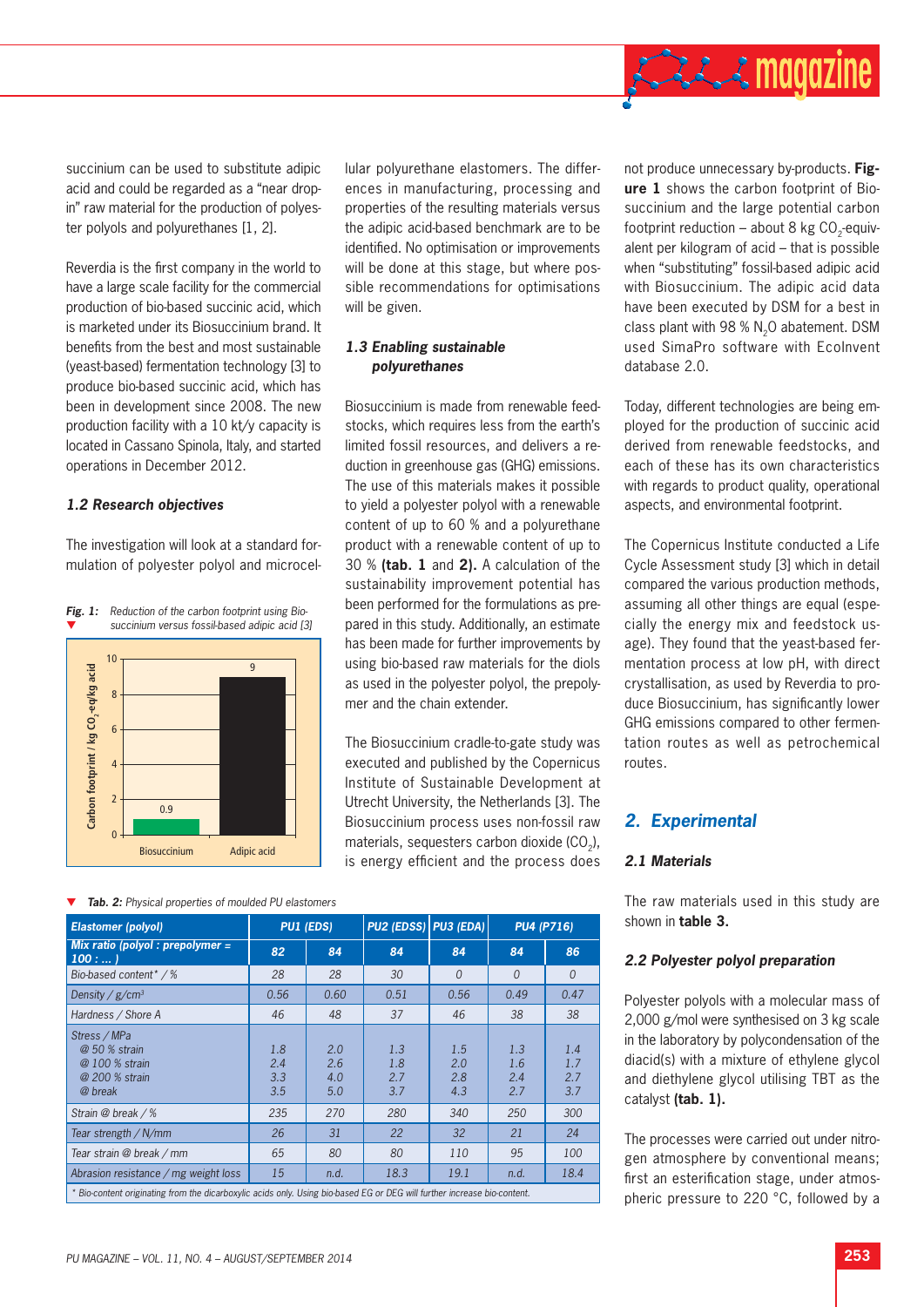

polycondensation stage under vacuum to achieve required molecular weight (as measured by product viscosity and hydroxyl value) and an acid value lower than 1 mg KOH/g.

this polyol required a higher oven temperature (70 °C) in order to be melted and processed. The other polyols are amorphous and do not show a melting point **(fig. 3,** EDSS) and could be melted without problems at the usual temperature of 50 °C.

# *2.2.1 Polyester polyol properties*

All synthesised polyester polyols had a molecular mass closely matching the intended 2,000 g/mol. Hydroxyl values and acid values were very low as desired, except for the adipate polyol which showed a somewhat higher acid value of 1.1 mg KOH/g. This higher acid value may have an effect on processing and/or performance of polyurethane elastomers.

The EDS polyol showed some crystallinity, with dual melting peaks at 37 °C and 47 °C (DSC, first heating, see fig. 2). Therefore



**Fig. 4:** Reactivity evaluation using cup mouldings **Fig. 5: Fig. 5:** Moulded slab after sample punching



Furthermore, both the polyester polyols containing succinic acid showed a viscosity that

is higher than for the adipate reference. This is consistent with reported observations for Biosuccinium polyols for TPUs [1, 2, 4, 6, 7]. The higher viscosity of the EDS and EDSS polyols should be carefully monitored in order to ensure efficient raw material mixing. The higher melting point of the EDS polyol was not considered to be a problem and could easily be adjusted for.

|                             | <b>Designation</b>            | <b>Identification</b> | <b>Supplier</b>     |
|-----------------------------|-------------------------------|-----------------------|---------------------|
|                             | Bio-based succinic acid       | Biosuccinium (SA)     | Reverdia            |
|                             | Sebacic acid                  | Sebacic acid (SebA)   | Dong Feng           |
|                             | Adipic acid                   | Adipic acid (AA)      | Rhodia              |
|                             | Ethylene glycol               | EG                    | <b>Sabic</b>        |
|                             | Diethylene glycol             | <b>DEG</b>            | Sigma-Aldrich       |
|                             | Tetra n-butyl titanate        | TBT catalyst          | Acros               |
|                             | Adipate polyol (Mn=2000)      | Daltorez P716         | Huntsman            |
|                             | MDI prepolymer ( $NCO = 19$ ) | Suprasec 2980         | Huntsman            |
| Tab. 3:<br><b>Materials</b> | <b>Activator blend</b>        | Proprietary           | Apple Polyurethanes |





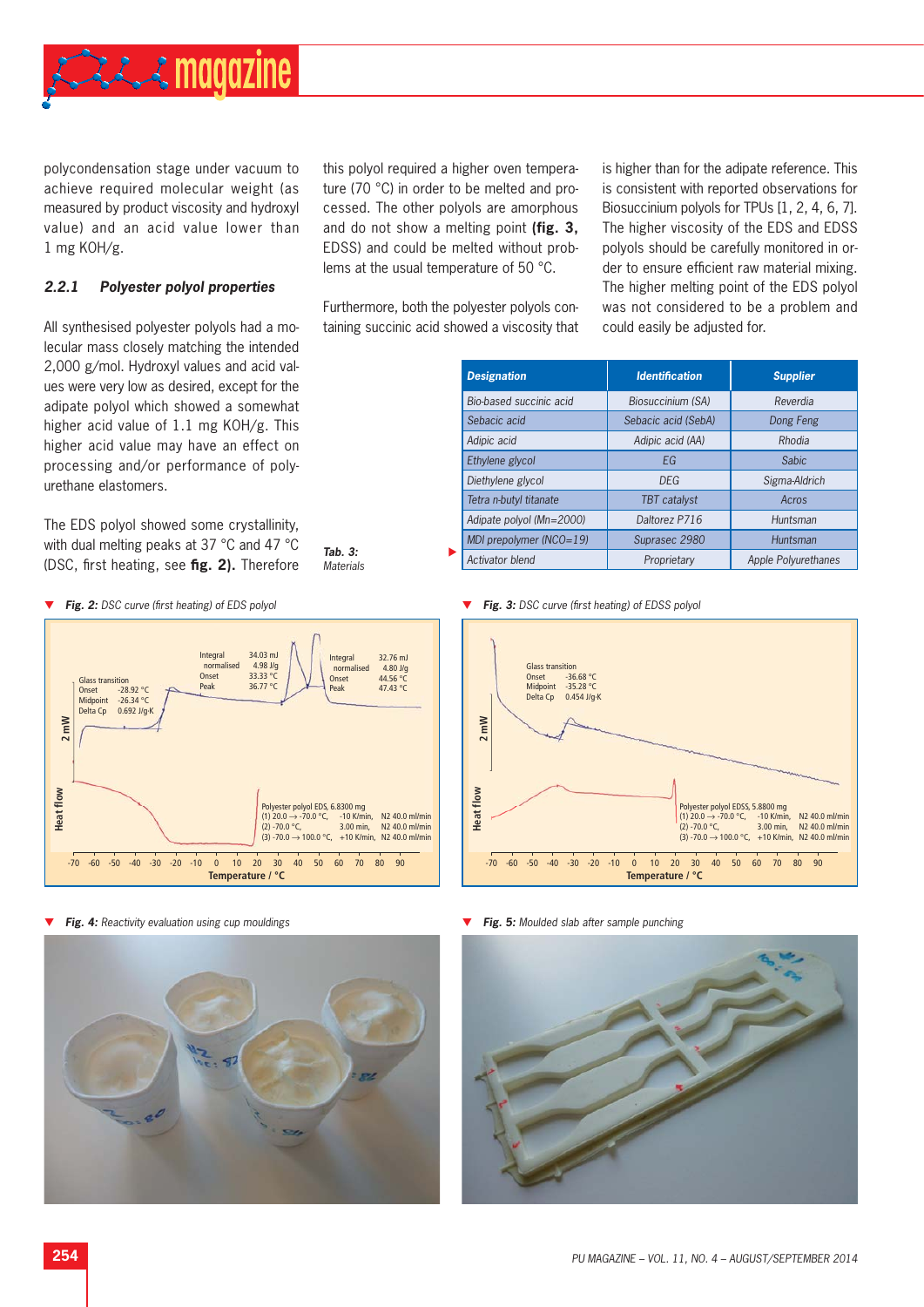

# *3. Microcellular PU elastomer preparation*

Using the above-mentioned polyols, polyurethane elastomers were made with a formulation typically used for a man's shoe, single density unit sole.

First, an activator blend was made in bulk by blending chain extender, catalyst, surfactant and water. This activator blend was blended with each polyol using a ratio of 86 parts polyol to 14 parts activator blend.

In a next step, a mix was prepared of the polyol blend (heated to 40 – 45 °C) and the MDI prepolymer (heated to 35 – 40 °C). Initially, a mixing ratio of 100 : 86 w/w was used, followed by experiments in which this ratio was reduced in 2 % steps. Reactivity was compared using 200 ml cup mouldings (fig. 4), with components mixed using an electric mixer for 10 s. These cup mouldings were used to determine the ratio at which the polyurethanes showed the best foaming behaviour. For performance evaluations, moulded slabs were produced from which test specimens were taken, using the

*Tab. 4: Overview of PU elastomer compositions and reactivity*

| Elastomer/ |                        | Mix ratio (polyol : prepolymer = $100$ : ) |                   |               |               |               |  |  |
|------------|------------------------|--------------------------------------------|-------------------|---------------|---------------|---------------|--|--|
| polyol     | <b>Cure parameter</b>  | 80                                         | 82                | 84            | 86            | 88            |  |  |
| PU1/EDS    | Tack-free $/s$         | 50                                         | 45                | 45            | 45            |               |  |  |
|            | Rise time $/s$         | 50                                         | 45                | 45            | 45            |               |  |  |
|            | Pinch time $/s$        | 80                                         | 65                | 70            | 80            |               |  |  |
|            | Cup cure @ 2 min       | Slightly soft                              | Good              | Quite good    | Slightly soft |               |  |  |
|            | Slab demould $@$ 4 min | Quite good                                 | Good              | Quite good    | Soft          |               |  |  |
|            | Tack-free $/s$         |                                            | 45                | 50            | 50            | 50            |  |  |
|            | Rise time $/s$         |                                            | 45                | 50            | 50            | 50            |  |  |
| PU2/EDSS   | Pinch time $/s$        |                                            | 85                | 85            | 120           | 120           |  |  |
|            | Cup cure @ 2 min       |                                            | Slightly soft     | Good          | Slightly soft | Soft          |  |  |
|            | Slab demould $@$ 4 min |                                            | <b>Ouite</b> good | Good          | Good          | Slightly soft |  |  |
|            | Tack-free $/s$         |                                            | 50                | 40            | 40            |               |  |  |
|            | Rise time $/s$         |                                            | 50                | 40            | 40            |               |  |  |
| PU3/EDA    | Pinch time $/s$        |                                            | $150+$            | 90            | 95            |               |  |  |
|            | Cup cure $@$ 2 min     |                                            | Very soft         | Quite good    | Slightly soft |               |  |  |
|            | Slab demould $@$ 4 min |                                            | Soft              | Quite good    | Soft          |               |  |  |
| PU4/P716   | Tack-free $/s$         |                                            | 50                | 50            | 60            | 60            |  |  |
|            | Rise time $/s$         |                                            | 50                | 40            | 40            | 50            |  |  |
|            | Pinch time $/s$        |                                            | 105               | 85            | 80            | 85            |  |  |
|            | Cup cure $@$ 2 min     |                                            | Soft              | Good          | Good          | Slightly soft |  |  |
|            | Slab demould @ 4 min   |                                            |                   | Slightly soft | Good          | Quite good    |  |  |

ratio that gave best reactivity and  $\pm 2$  %. targeting a density of 0.6  $g/cm<sup>3</sup>$ . These slabs had a size of 295 x 97 x  $\sim$  6 mm **(fig. 5),** and a theoretical weight of approximately 103 g.

Tack-free time, rise time and pinch times (in seconds) were recorded. No cream times were recorded as samples started to cream during or immediately after the 10 s mixing time. Cup cure is assessed by relative permanent indentation at 2 min. Slab cure is assessed by relative indentation using a ballpoint pen tip at 4 min. Both cup cure and slab cure are rated according to the following scale:

| Full recovery $\rightarrow$ | Good cure       |
|-----------------------------|-----------------|
|                             | Quite good cure |
|                             | Slightly soft   |
| No recovery $\rightarrow$   | Soft            |

Suitability for de-moulding of product was tested after 4 min by bending all slabs on one corner over 90 degrees to observe any surface cracking. For none of the combinations of polyol and mix ratios any cracks were observed.

In this study all moulded slabs were demoulded after 4 min. Recent patent literature [5] reports that in some cases succinatebased PU elastomers allow for shorter demoulding times but this effect was not investigated as part of this study.

# *4. Results and discussion*

### *4.1 Reactivity of polyester polyols*

## *4.1.1 EDS polyol*

Melting the EDS polyol required a temperature of about 70 °C. The higher viscosity made it difficult to achieve efficient mixing within the cream time, so moulded slabs have mixing defaults on them. This viscosity is probably difficult to process at 50 $\degree$ C on most normal PU shoe soling machines. Reactivity however was slightly faster when compared to the P716 reference **(tab. 4).**

# *4.1.2 EDSS polyol*

Also the EDSS polyester polyol has a higher viscosity than P716, but it was mouldable using the process as used in this project. As with the EDS polyol, the viscosity of the polyol blend should be carefully considered to ensure commercial production machine processing and efficient mixing. The reactivity of this polyester polyol is comparable but slightly lower than P716 **(tab. 4).**

# *4.1.3 EDA polyol*

The elastomers based on polyester polyol EDA gave a lower reactivity with longer pinch times and softer cures relative to P716 (also adipate-based). It is considered that this may well be due to the higher acid value of the polyol **(tab. 4).**

## *4.1.4 P716 polyol (commercial adipate reference)*

An overview of the adipate PU elastomer composition and the reactivity of reference polyester polyol P716 can be found in **table 4.**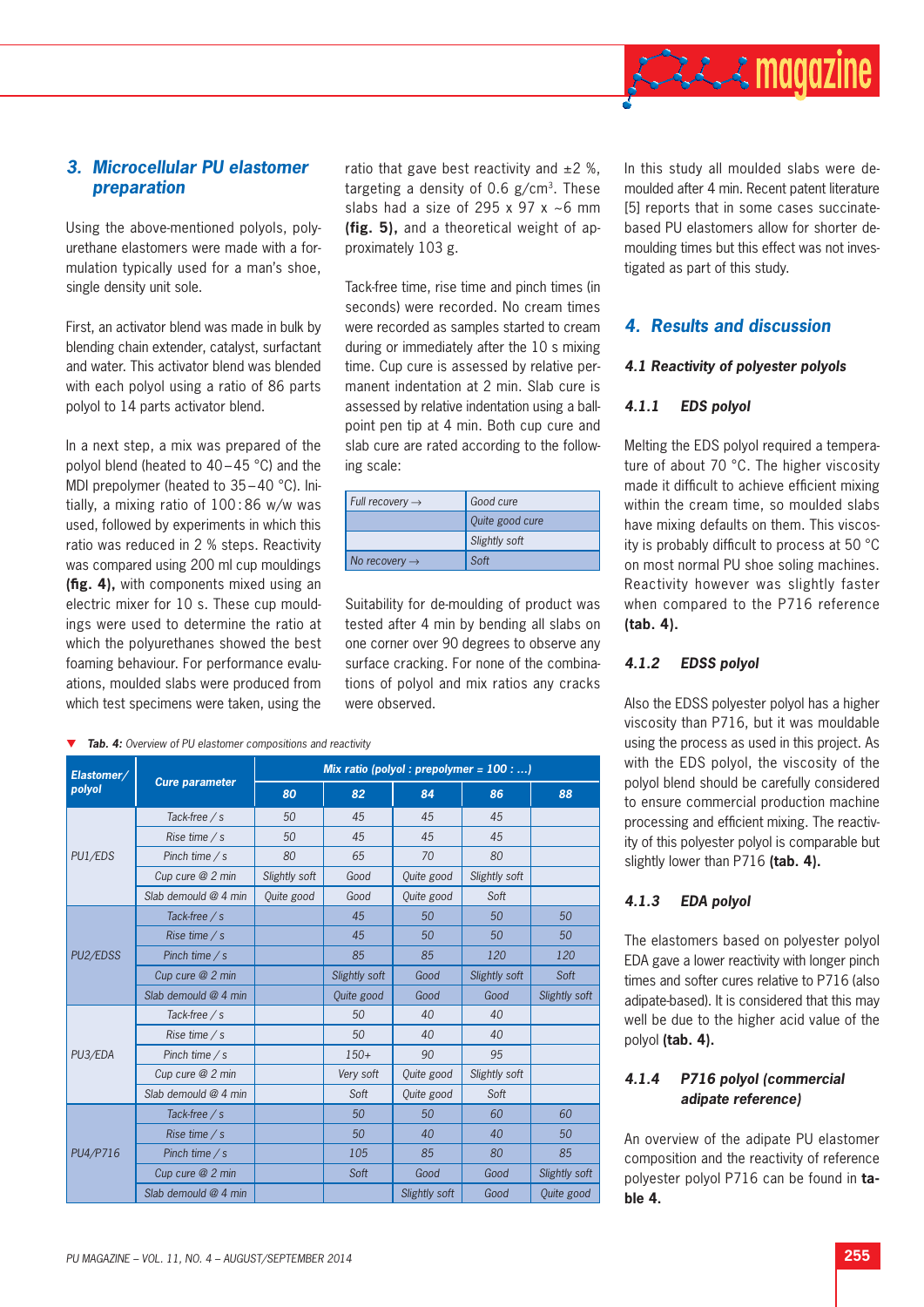

# *5. Microcellular PU elastomer properties*

From each of these elastomers, 6 mm thick slabs were moulded from which test specimens were taken for evaluation of hardness, density, and mechanical properties.

## *5.1 Hardness and density*

The target moulded density of the slabs was  $\sim$ 0.6 g/cm<sup>3</sup>, but since some of the slabs where thicker than 6 mm, the actual density of the moulded slabs varied between 0.47  $g/cm<sup>3</sup>$  and 0.60  $g/cm<sup>3</sup>$ . The hardness of the resulting slabs also varied between 37 Shore A and 48 Shore A. As expected there is a correlation between these two, where the higher density slabs also show a higher hardness.

From the moulded slabs test samples were taken for evaluation of physical properties, according to the following standardised test methods:

- Density ISO 1183
- Hardness ISO 868 Shore A
- Tensile behaviour ISO 52 Type 5
- Tear strength ISO 34 Trouser
- Abrasion resistance ISO 9352 H-18 wheel, 1,000 g/wheel, 1,000 cycles

As indicated above, both the density and the hardness of the various slabs varied significantly, which in turn also has an influence on the other (mechanical) properties. In order to be able to draw valid conclusions, it is suggested to compare only slabs of similar density/hardness. Hence, PU3 (EDA) will be used as reference to compare with PU1 (EDS), and PU4 (P716) will be used as a reference to compare with PU2 (EDSS).

When comparing PU1 and PU3 at similar hardness, it can be seen from tensile measurements that the succinic acid-based elastomer has a slightly higher stiffness. The strain at break and the strength, measured in both tensile and tear mode, are slightly lower for the succinic acid-based elastomer. Values are still at practically acceptable levels though. The abrasion resistance of the succinic acid-based elastomer is better compared to the reference, which is obviously highly relevant to wear-resistant, single density unit soles. When slightly increasing the mix ratio of polyol-to-prepolymer for PU1, both density and hardness increase, and overall mechanical properties change accordingly.

PU2 (EDSS) is obtained by incorporating a small amount of sebacic acid into the polyester polyol. The influence of the incorporation of this sebacic acid is difficult to detect from above results since samples of similar hardness are not available. However, an adipic acid-based reference with similar hardness is available (PU4).

When comparing PU2 and PU4, at similar hardness, it can be seen that mechanical properties are almost exactly the same. The differences are very small, and when desired can easily be adjusted for by optimising the polyol-to-prepolymer mix ratio.

Based on the above, it is to be expected that both the EDS and the EDSS formulations will lead to practically feasible elastomers, whereas the EDSS formulation will be most comparable to commonly used adipic acidbased formulations.

The differences in properties that are observed seem to correlate quite well with the expected influence of different density/hardness of the elastomers, except for the stiffness of PU1, which is higher compared to the other formulations (fig. 6).

In terms of abrasion resistance, PU1 (EDSbased) seems to outperform the other elastomers, even when compared to the adipate reference at similar hardness (PU3). For PU2 (based on EDSS) it is comparable to the adipate reference.

# *5.2 Microcellular PU sustainability characteristics*

# *5.2.1 Bio-based carbon content of polyols and elastomers*

In this study, bio-based raw materials have only been applied in the polyester polyols.

The use of Biosuccinium succinic acid (in combination with sebacic acid for the EDSS polyol and elastomer) leads to polyester polyols that have a bio-based carbon content as shown in **table 5.** Mixing this polyol with activator blend (to obtain the A component), and mixing the A component with prepolymer (B component) to obtain the final elastomer. will dilute the bio-based carbon content in the final polyurethane elastomer to 28 % (EDS) and 30 % (EDSS) respectively.

The reduction in carbon footprint of the PU elastomer due to the incorporation of Biosuccinium amounts to  $\sim$  2.3 kg CO<sub>2</sub>-eq/kg PU.

# *5.2.2 Opportunities for further increasing the bio-based carbon content*

When also using Biosuccinium-based polyol in the prepolymer, and using renewable diols

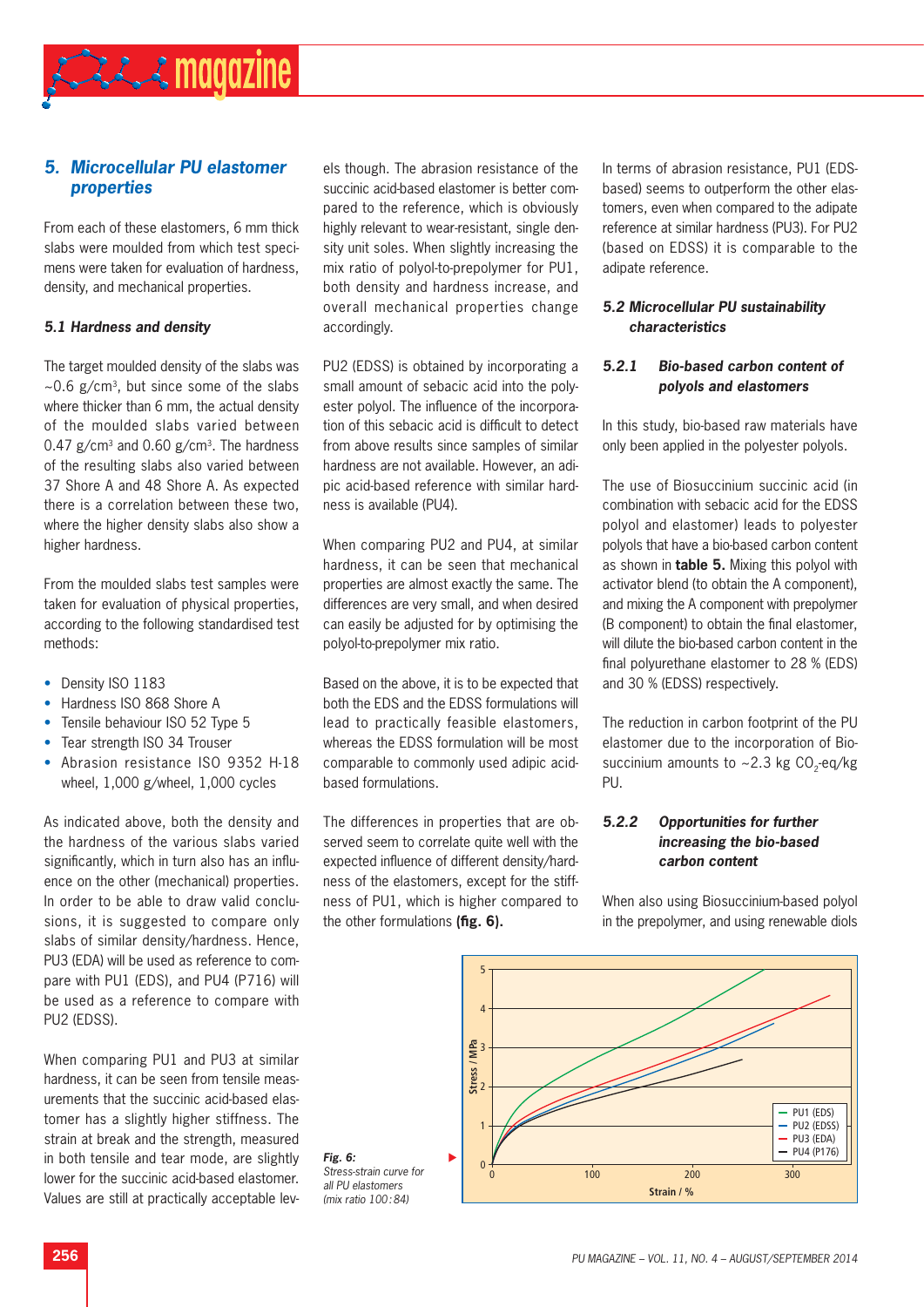

and chain extender, the bio-based carbon content of the elastomers can be stepwise increased as indicated below. Bio-based carbon content in final PU elastomer (fig. 7):

Bio-polyol in pre-polymer 46 % (+17 %) Bio-EG/DEG in polyester polyol 64 % (+18 %) Bio-BDO as chain extender 70 % (+6 %)

This further increase in the bio-based carbon content of the final elastomer is almost independent of the formulation being used (EDS or EDSS). Furthermore, this further increase in the use of renewable raw materials is already feasible today, since bio-based versions of EG, DEG and BDO are available already on the market.

# *6. Conclusion*

The work done in this paper shows that Biosuccinium is a feasible alternative for (fossilbased) adipic acid as raw material for polyester polyols and polyurethanes. This enables a potential improvement of the sustainability characteristics of polyester polyols and polyurethane materials because Biosuccinium is a 100 % bio-based and renewable raw material. Moreover, Biosuccinium has a much lower carbon footprint [3] than fossilbased adipic acid – about 8 kg of  $CO<sub>2</sub>$ -eq/kg of acid – which also leads to a substantial decrease of the carbon footprint of the polyurethanes and products made of it.

The work presented here is intended to be a reference for a first technical evaluation of



use of Biosuccinium in a standard formulation of polyester polyol and microcellular polyurethane elastomers. The differences in processing and properties of the resulting elastomers versus the benchmark, adipic acid-based polyesters and thermoplastic polyurethanes, were identified. No attempt was made in any case to optimise or to improve the products, but this is of course very well possible.

#### *6.1 Polyester polyols*

Various polyester polyols, all based on EG/ DEG glycol mixtures, were synthesised using either adipic acid, succinic acid and succinic/sebacic acid blend. In addition, a commercially available adipate reference was obtained.

Synthesis of these polyester polyols of 2,000 g/mol molecular weight were completed without any problems using a standard process for synthesis of adipate polyester polyols. The main difference observed is that the succinate polyol showed some degree of crystallinity, causing a melt temperature  $(T_m)$  of approximately 50 °C; in comparison, the other polyols were amorphous and showed no transitions other than  $T_{g}$ . Compared to adipate systems a higher viscosity of the EDS polyol was observed as well for the polyol based on succinic/sebacic acid blend.

#### *6.2 Polyurethane elastomers*

#### *6.2.1 Manufacturing of elastomers*

The crystallinity of the EDS polyol required a slightly higher processing temperature than typical, but that could be adjusted for without problems. The higher viscosity however led to difficulties in (hand) mixing, and

*Tab. 5: Bio-based carbon content in polyester polyol*  and PU elastomer

|                                                   | <b>EDS</b><br>formulation formulation | <b>EDSS</b>     |
|---------------------------------------------------|---------------------------------------|-----------------|
| Bio-based carbon content<br>in polyester polyol   | 59%                                   | 63%             |
| Bio-based carbon content<br>in final PU elastomer | 28 %                                  | 30 <sup>%</sup> |

should be carefully monitored when using this polyol in commercial production equipment to ensure proper mixing. The EDSS and adipate polyols could be handled without problems.

Reactivity for all formulations was similar, with EDS elastomer being slightly faster than the adipate references.

### *6.2.2 Properties of elastomers*

The achieved densities ranged between 0.47  $g/cm<sup>3</sup>$  and 0.60  $g/cm<sup>3</sup>$  with the succinate polyols having a higher density and a higher hardness. The hardness of the resulting slabs varied between 37 Shore A and 48 Shore A.

Overall, the physical properties of the elastomers are quite similar. The succinate/sebacate and the adipate-based elastomers are quite similar, the pure succinate elastomers are slightly different on density (higher), hardness (higher), strength and abrasion resistance (both higher).

In general, it is expected that experts in the field will find a technically feasible alternative in Biosuccinium sustainable succinic acid compared to fossil-based raw materials like adipic acid.

# *7. Acknowledgement*

The authors would like to thank Martyn Bentley, Cromar Solutions Ltd., and Grahame Dowding, Apple Polyurethanes Ltd., for their dedication to this project and the ultimate preparation and syntheses of the elastomers. The synthesis of the polyols, as well as the physical characterisation of the final elastomers, were performed at DSM Ahead.

# *8. References*

[1] M. F. Sonnenschein, S. J. Guillaudeu, B. G. Landes, and B. L. Wendt, "Comparison of adipate and succinate polyesters in thermoplastic polyurethanes," Polymer 51 (2010) 3685 – 3692.